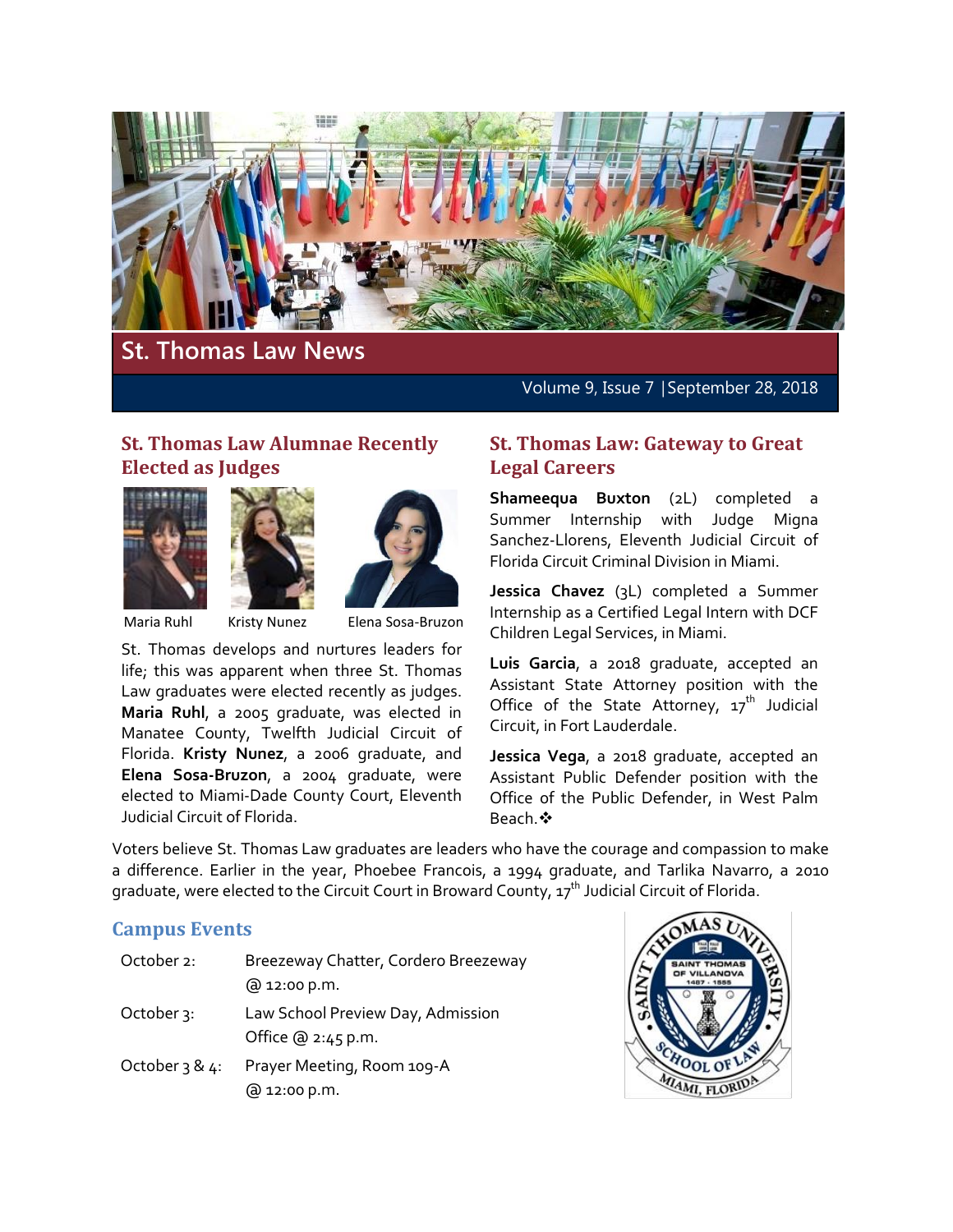| October 6: | Mock LSAT Exam, Cordero Breezeway |
|------------|-----------------------------------|
|            | @ 8:00 a.m.                       |
| October 8: | Palermo Mentorship Program,       |
|            | Moot Courtroom @ 8:00 a.m.        |

### **Santa Claus, the Tooth Fairy, and the "Excused" Absence**

There seems to be a misunderstanding of the attendance policy at STU law. As required by the ABA, STU law has an attendance policy that mandates that students have actual class hours (time spent in class) tied to the credit hours earned in the class. The ABA also requires that the law school have a policy to see to it that students attend class.

In accordance with the mandate of the ABA, STU law adopted a policy whereby students must attend at least 80 percent of the class hours in a term in each class. That is, a student cannot miss more than 20 percent of the class hours in each term associated with a class in order to earn credits in that class. The 20 percent allowance for attendance breaks down as follows for the regular fall and spring terms.

For a class that meets 3 times per week, a student may miss no more than 8 classes.

For a class that meets 2 times per week, a student may miss no more than 5 classes.

For a class that meets 1 time per week, a student may miss no more than 2 classes.

(The allowable absences in the summer are fewer due to the fact that the classes meet for only 7 weeks).

Once the student has exceeded these absences, he or she has missed more than 20 percent of the class hours associated with the class. Except as provided below, the STU law rule then requires that the student be given an Administrative F. So, in essence, all of these allowable absences are "excused." However, once a student has met these limits, he or she has missed more than 20 percent of the classes, and any subsequence absence will cause the student to have missed more than 20 percent of the class hours. The administration does not have the authority to "excuse" additional absences (i.e., to somehow treat the student as present in a class he or she missed).

Simply put, there is **no such thing as an "excused" absence**. The need to miss classes is already built into the allowance of missing 20 percent of the classes. If you get sick, have a family emergency, or car problems, you may miss a class. The attendance policy takes into account that such events occur. The school will take no negative action as a result of an occasional absence. From the Administration's standpoint, no action is taken, unless you exceed the 20 percent limitation, and once you do, you have simply missed too many class hours to be deemed to have successfully participated in the class. Note, however, that each professor can have his or her own more strict attendance policy, and how he or she addresses the issue of absences that are less than 20 percent of the classes is within his or her discretion.

That being said, there are a few factors you may need to keep in mind. If you encounter a health or family emergency (not of your own making), and you know it will cause you to miss class(es) in the future, sometimes (with the Professor's permission) we can tape the class and allow you to view the tape. The viewing of the taped version of the class can be treated as being present on the date the class was taped. But this "remedy" is available only in exceptional circumstances, only if the absence has not yet occurred, and only if the professor will allow you to view the class in this manner. Obviously, viewing a tape is not the same as being engaged and present for the class. The other exception is that we do not count students as absent on days they miss due to observance of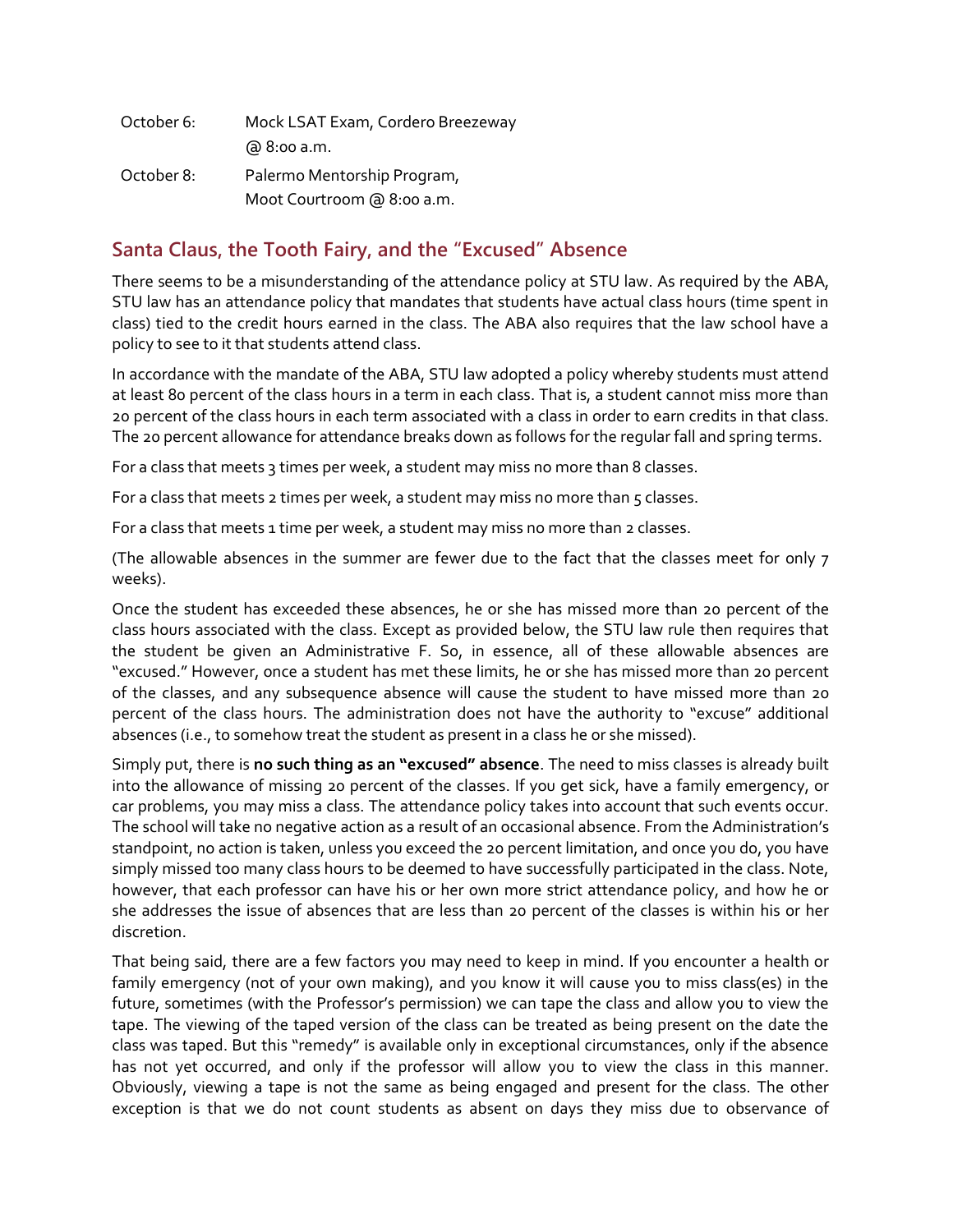particular religious holidays. There are notifications sent out in advance of these dates, and students must comply with the reporting requirements for those days to not count in the absence total. Last, if a student misses class(es) due to some extraordinary circumstances beyond his or her control (e.g., health issues, family emergency, etc.) then he or she may be allowed to withdraw from the class (or all his or her classes), rather than receive an Administrative F. If this situation confronts a student, he or she needs to contact the Assistant Dean for Student Affairs at the earliest time possible.

So, what should you do? Do not think of the 20 percent absences permitted as classes that can be missed. Each student should make every effort to be in every class. That way, if you do have an emergency that necessitates missing a class, you have absences in the bank. If you get sick, get a flat tire, have to attend a funeral, want to attend your cousin's wedding, etc., you can miss a class and have no consequence.

Plan so that you can avoid missing classes. Do not schedule doctor's appointments, social events, extended vacations, etc. that will cause you to miss class(es). These are absences, and they count. If you "schedule" an absence and then get sick or need to attend to some serious business, you have already used an absence that would have been available for that purpose. If you get called for jury duty, and it will cause you to miss class(es), you can request a letter from the office of the Assistant Dean for Student Affairs that we routinely send to the court. This usually acts to allow you to defer the jury duty.

Remember that although you can check your absences as recorded online by using WebAdvisor, you should not rely on the information there. That information is current only if the professor has turned in all of his or her attendance sheets and the Registrar has input all the attendance sheets turned in by the professor. Each student should know whether he or she missed a class and how many classes in total.

Given that each student can miss up to 20 percent of the classes in any class, most "excess" absences can (and should) be avoided. The entire attendance policy is set out in the student handbook. If you have further questions, see Assistant Dean for Student Affairs John F. Hernandez. ❖

### **Carlton Fields Law Student Mentoring Reception**



On Thursday, September 20, 2018, **Sherea Randle**, Public Sector Career Counselor and four St. Thomas Law students: **Kevin Chung** (2L), **Layla Nguyen** (2L), **Isabel Gonzalez** (2L), and **Na'imah Lafferty** (3L) attended the Law Student Mentoring Reception hosted by Carlton Fields Miami office. The reception was a networking event for law students to meet local attorneys, judges, and legal professionals in order to find a mentor. The students had a wonderful time networking with several legal professionals – namely, Kevin Chung, met Assistant State Attorney David Chee with the Eleventh Judicial Circuit, and Attorney Chee was willing to mentor Kevin. ❖

# **Dade County Bar Association's Breakfast with Judge Lindsey**

Assistant Dean **Lourdes Fernández** attended the Dade County Bar Association's Breakfast with Judge Lindsey event hosted by the law firm of Gray Robinson in downtown Miami. Judge Lindsey spoke about "life" as an appellate judge at Florida's Third District Court of Appeal, encouraged the law students in attendance to do an internship before graduating, and answered questions from practitioners. The breakfast was very well attended, and St. Thomas Law was represented by **Morgan**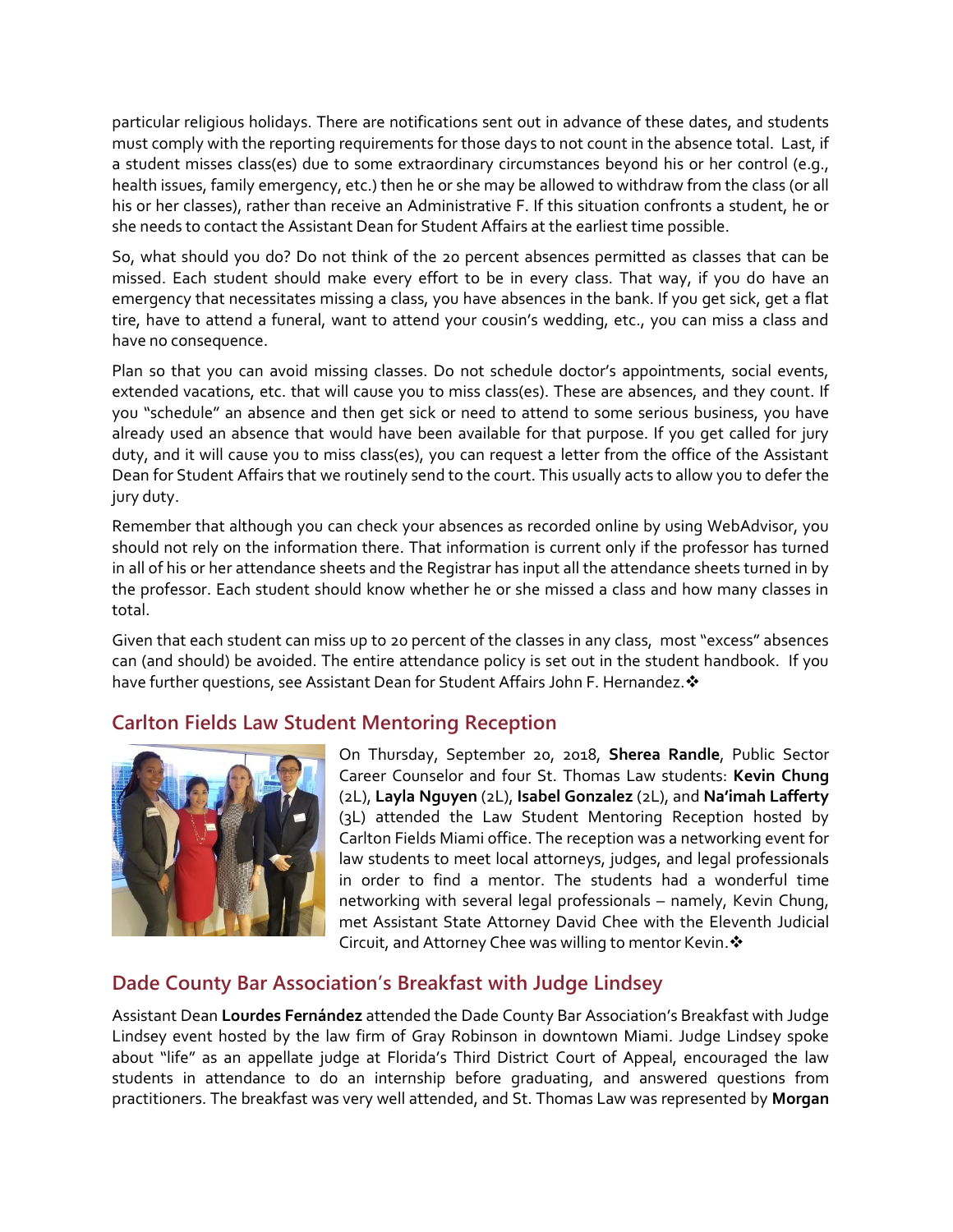**Levine** (2L), who is currently interning for Judge Lindsey; **Sherea Randle**, Public Sector Career Counselor; and Assistant Dean Fernández.

### **U.S. Department of Housing & Urban Development Lunch & Learn**

On September 18, 2018, St. Thomas Law Office for Career Development hosted the U.S. Department of Housing & Urban Development for a Lunch and Learn with 13 students in attendance. Gail A. Dotson, Esq., is Chief Counsel and Dunia Capdevila, Esq., is an Attorney Advisor both working in the Miami Field Office with HUD. The attorneys shared their legal experiences working with HUD as well as internship opportunities, employment opportunities, and the benefits of working with this unique branch of the federal government.

### **Equal Justice Works Lunch and Learn**

On September 13, 2018, St. Thomas Law, Office for Career Development collaborated with the Public Interest Law Society to host a Lunch and Learn on Careers in Public Interest with Equal Justice Works Representative Claire Cusella, and more than 15 students were in attendance. Claire Cusella is the Law School Engagement & Advocacy and Program Manager with Equal Justice Works. She discussed various fellowship, employment, and internship opportunities in public interests that are available to the students through the Equal Justice Works Organization. In addition, she also informed the students about the annual Equal Justice Works Conference and Career Fair scheduled for October 26 & 27 in Arlington, Virginia, where more than 200 public interest employers will be present to interview students or conduct informal informational table talks throughout the conference. She provided application, interview, and table talk tips for students to prepare for the conference.  $\mathbf{\hat{*}}$ 

### **Student Achievements**

**Brittney Blumengold** (3L) completed a Summer Internship with the Miami-Dade State Attorney's Office.

**Elysa Galloway** (3L) completed a Summer Internship position with the Office of the State Attorney, 17<sup>th</sup> Judicial Circuit, in Fort Lauderdale.

**Christian Merida** (2L) completed a Summer Internship with Judge Daryl E. Trawick, Eleventh Judicial Circuit of Florida, Circuit Civil Division in Miami.

**Rolando Martinez** (2L) completed a Summer Internship with Judge William Thomas, Eleventh Judicial Circuit of Florida, Circuit Civil Division in Miami.

# **Alumni(ae) News**

**Alexander Bucelo**, a 2017 graduate, accepted an Associate position with Cole, Scott & Kissane, P.A., in Miami, in its Litigation Department, specializing in Insurance Defense.

**Anthony Ghanem**, a 2018 graduate, was accepted into the LL.M. in Taxation program at Boston University.

**Serena Salva**, a 2018 graduate, accepted an Associate position with Segarra Law Firm in Coral Gables, specializing in Family Law.

**Yisroel Silverman**, a 2018 graduate, accepted an of Counsel position with The Firm Law Group in Miami Lakes, specializing in Civil Litigation. ❖